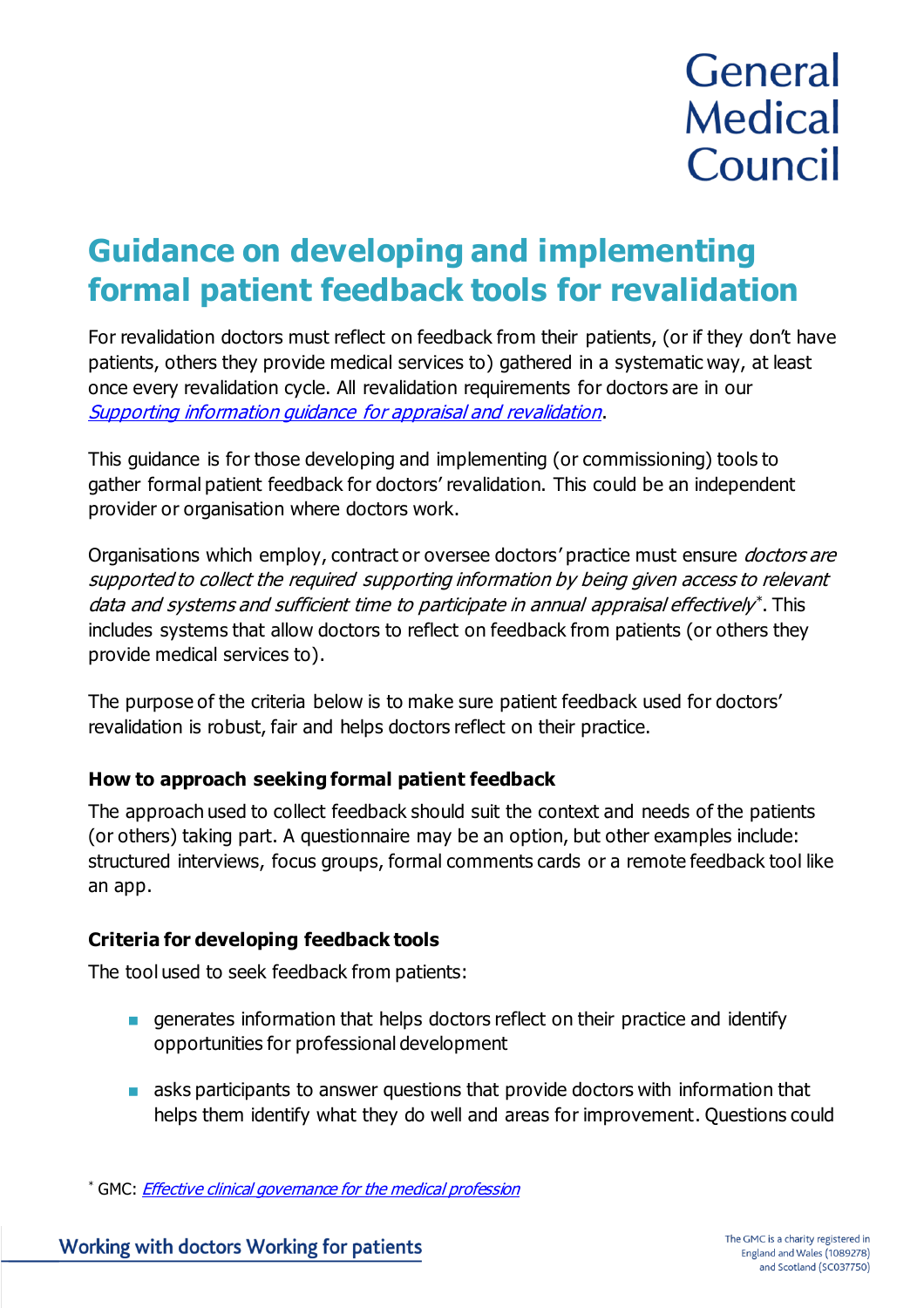be based on relevant values and principles in Good medical practice (as appropriate)

- allows doctors to reflect on comments, not only scores or ratings
- $\blacksquare$  is designed in line with principles such as:
	- uses plain English that's neutral in tone
	- questions asked are short, unambiguous and easy to understand. Leading phrases such as 'How good' are avoided. Only one aspect or variable is asked about in each question.
	- allows participants to answer 'does not apply' in response to questions
	- any ratings or scores used are mutually exclusive, with a clear threshold between satisfactory and unsatisfactory. A scale with the same number of positive and negative response options is important to avoid bias.
- $\blacksquare$  is piloted or tested in a similar working environment, to show that it generates helpful feedback
- includes information for participants, before they take part, about:
	- how to take part
	- how the feedback will be used
	- that responses will be anonymous (or confidential)
	- that they can choose not to take part
	- how to raise any serious concerns, in confidence.

It's good practice to:

■ involve those who will be giving feedback, such as patients and carers, in developing a feedback tool, to make sure it's appropriate for their use. For example, that language used is clear and easily understood.

#### **Criteria for implementing and administering feedback tools**

The feedback process:

■ minimises bias in the selection of those asked to take part. With measures to ensure under-represented groups are included (such as black and minority ethnic or disabled patients)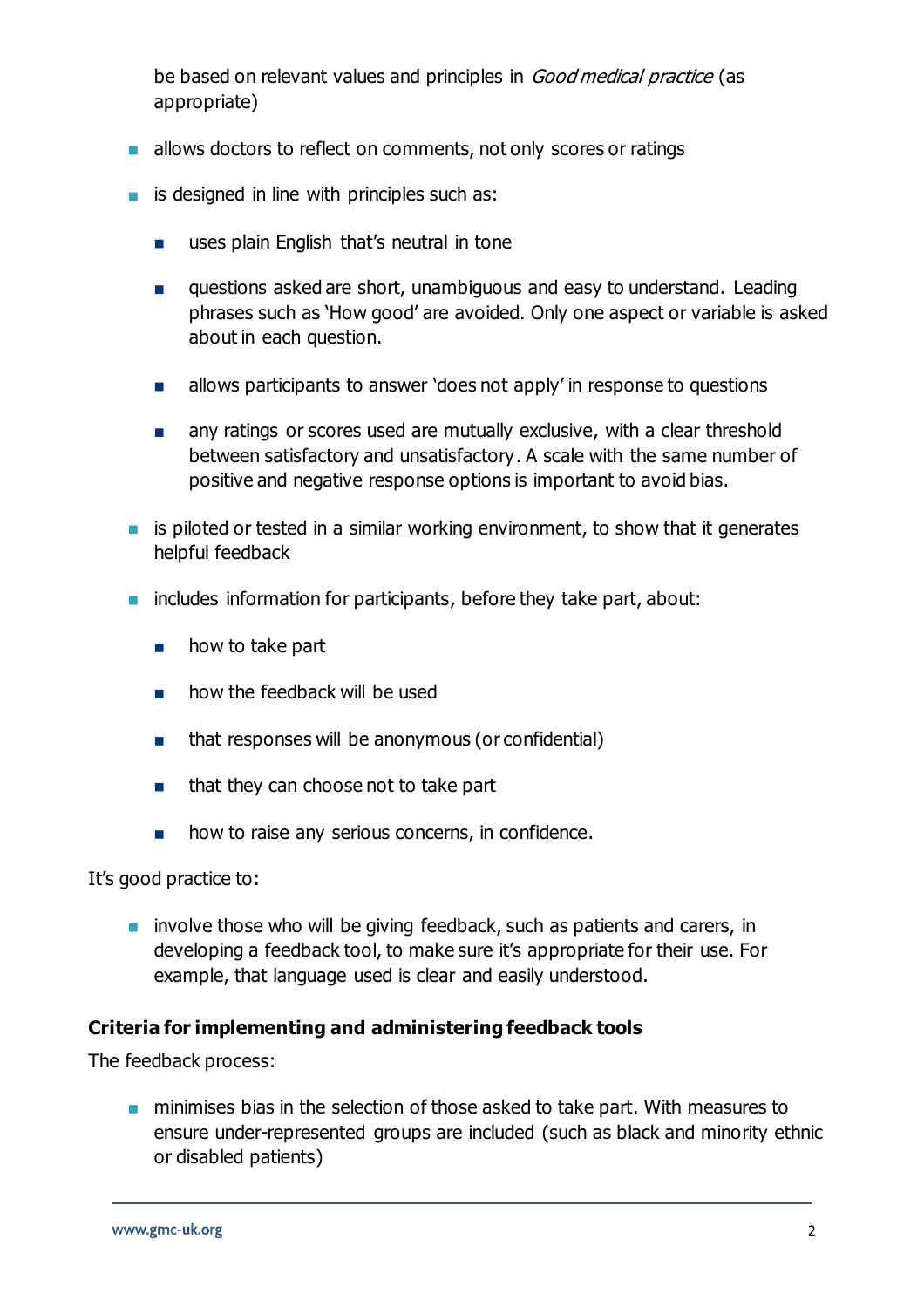- is independently administered, for example by an independent provider or an organisation where a doctor works. The doctor, appraiser and responsible officer do not collect or collate responses, to reassure participants that the process is anonymous and objective
- provides each doctor with a summary of their feedback results, based on anonymised responses from all who gave feedback, to allow the doctor to reflect and act on the feedback in a timely manner. Individual respondents are not identifiable
- includes a reflective discussion about the results between each doctor and a peer (this could be the appraiser), who supports the doctor in interpreting the feedback within the context of their area of practice
- is administered using a secure system that maintains the quality of the process and ensures legal requirements associated with handling personal data are met
- is supported by adequate resource and training for appraisers and appraisees on the process
- is periodically reviewed by the organisation to make sure it remains fit for purpose, including consideration of feedback from patients/carers on the tools used.

It's good practice to:

- seek feedback from patients on a regular or continuous basis, in a way that allows doctors to reflect on the results in a timely manner
- tell patients about any changes made in light of patient feedback, to help them understand the value of giving feedback and encourage them to take part. This could be done at individual, team or service level.

#### Making the process accessible

- Patients should be offered ways to give feedback that meet their needs.
- Feedback tools must comply with requirements in equality legislation, including making reasonable adjustments for disabled people.\*

<sup>\*</sup> There are legal duties under the *Equality Act 2010* (and associated requirements in Northern Ireland) to make reasonable adjustments for disabled people, to ensure they are not disadvantaged compared with non-disabled people. Organisations must think in advance about what groups of disabled people might reasonably need.